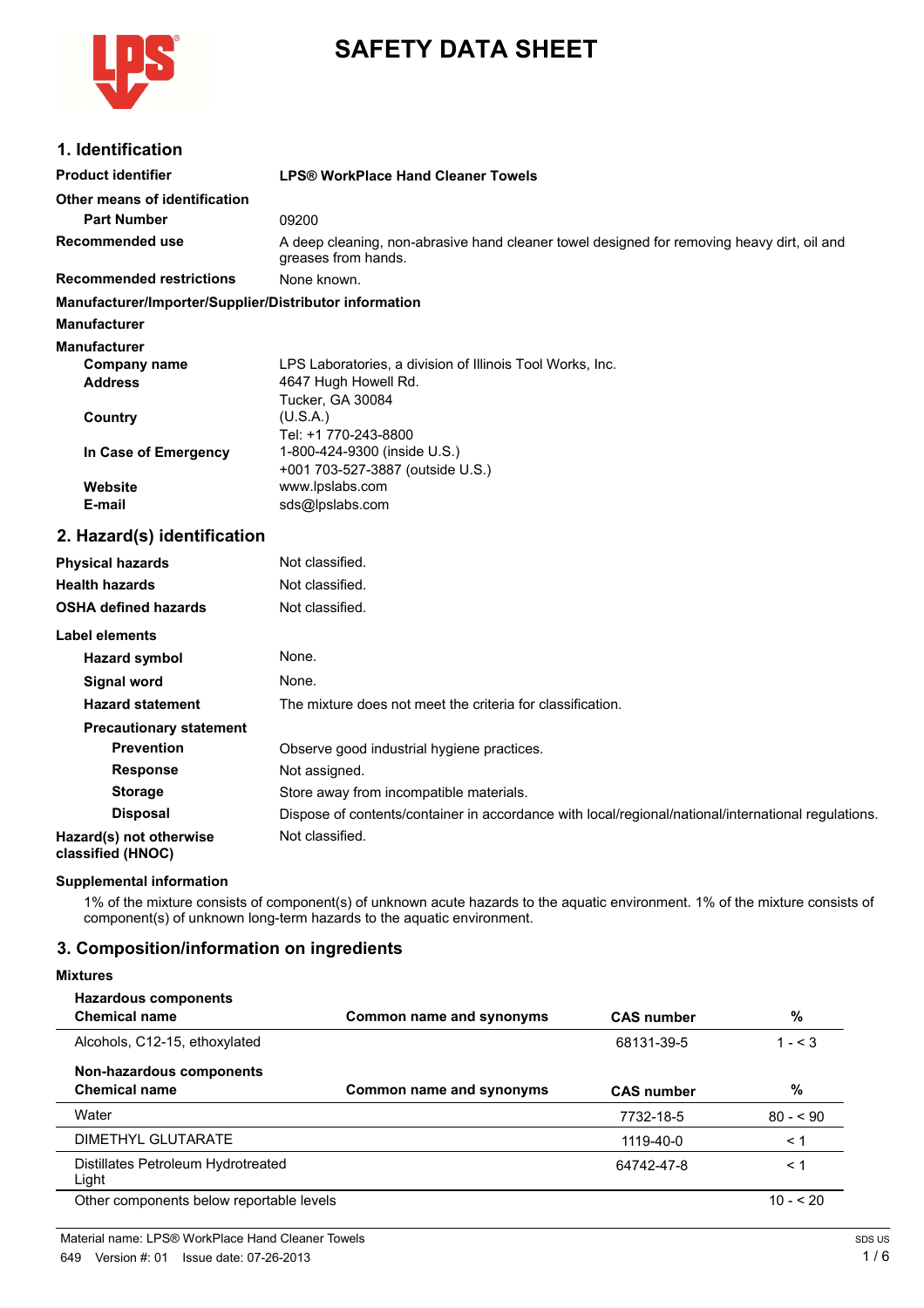\*Designates that a specific chemical identity and/or percentage of composition has been withheld as a trade secret.

| 4. First-aid measures                                                        |                                                                                                                                                                                                                                                                         |
|------------------------------------------------------------------------------|-------------------------------------------------------------------------------------------------------------------------------------------------------------------------------------------------------------------------------------------------------------------------|
| <b>Inhalation</b>                                                            | Remove victim to fresh air and keep at rest in a position comfortable for breathing. Oxygen or<br>artificial respiration if needed. Call a POISON CENTER or doctor/physician if you feel unwell.                                                                        |
| <b>Skin contact</b>                                                          | If skin irritation or rash occurs: Get medical advice/attention.                                                                                                                                                                                                        |
| Eye contact                                                                  | Immediately flush with plenty of water for at least 15 minutes. If easy to do, remove contact lenses.<br>Get medical attention if irritation develops and persists.                                                                                                     |
| Ingestion                                                                    | Call a physician or poison control center immediately. Only induce vomiting at the instruction of<br>medical personnel. Never give anything by mouth to an unconscious person. If vomiting occurs,<br>keep head low so that stomach content doesn't get into the lungs. |
| <b>Most important</b><br>symptoms/effects, acute and<br>delayed              | Irritant effects. Symptoms may include stinging, tearing, redness, swelling, and blurred vision.<br>Rash. Defatting of the skin.                                                                                                                                        |
| Indication of immediate<br>medical attention and special<br>treatment needed | Provide general supportive measures and treat symptomatically. In case of shortness of breath,<br>give oxygen. Keep victim under observation.                                                                                                                           |
| <b>General information</b>                                                   | In the case of accident or if you feel unwell, seek medical advice immediately (show the label<br>where possible). Ensure that medical personnel are aware of the material(s) involved, and take<br>precautions to protect themselves.                                  |

## **5. Fire-fighting measures**

| Suitable extinguishing media                                     | Water fog. Foam. Dry chemical powder. Carbon dioxide (CO2).                                                                                                                                                                                                                                        |
|------------------------------------------------------------------|----------------------------------------------------------------------------------------------------------------------------------------------------------------------------------------------------------------------------------------------------------------------------------------------------|
| <b>Unsuitable extinguishing</b><br>media                         | Do not use water jet as an extinguisher, as this will spread the fire.                                                                                                                                                                                                                             |
| Specific hazards arising from<br>the chemical                    | During fire, gases hazardous to health may be formed.                                                                                                                                                                                                                                              |
| Special protective equipment<br>and precautions for firefighters | Self-contained breathing apparatus and full protective clothing must be worn in case of fire.                                                                                                                                                                                                      |
| <b>Fire-fighting</b><br>equipment/instructions                   | Firefighters should wear full protective clothing including self contained breathing apparatus. Move<br>containers from fire area if you can do so without risk. Fight fire from maximum distance or use<br>unmanned hose holders or monitor nozzles. Water runoff can cause environmental damage. |

## **6. Accidental release measures**

| Personal precautions,<br>protective equipment and<br>emergency procedures | Keep unnecessary personnel away. Keep people away from and upwind of spill/leak. Keep out of<br>low areas. Wear appropriate personal protective equipment. Do not touch damaged containers or<br>spilled material unless wearing appropriate protective clothing. Ensure adequate ventilation. Local<br>authorities should be advised if significant spillages cannot be contained. Use personal protection<br>recommended in Section 8 of the SDS. |
|---------------------------------------------------------------------------|-----------------------------------------------------------------------------------------------------------------------------------------------------------------------------------------------------------------------------------------------------------------------------------------------------------------------------------------------------------------------------------------------------------------------------------------------------|
| <b>Methods and materials for</b><br>containment and cleaning up           | This product is miscible in water.<br>Large Spills: Absorb in vermiculite, dry sand or earth and place into containers. Prevent entry into<br>waterways, sewer, basements or confined areas. Following product recovery, flush area with water.                                                                                                                                                                                                     |
|                                                                           | Small Spills: Wipe up with absorbent material (e.g. cloth, fleece). Clean surface thoroughly to<br>remove residual contamination.                                                                                                                                                                                                                                                                                                                   |
|                                                                           | Never return spills in original containers for re-use. For waste disposal, see section 13 of the SDS.                                                                                                                                                                                                                                                                                                                                               |
| <b>Environmental precautions</b>                                          | Avoid release to the environment. Contact local authorities in case of spillage to drain/aquatic<br>environment. Prevent further leakage or spillage if safe to do so. Do not contaminate water. Avoid<br>discharge into drains, water courses or onto the ground.                                                                                                                                                                                  |
| 7. Handling and storage                                                   |                                                                                                                                                                                                                                                                                                                                                                                                                                                     |
| Precautions for safe handling                                             | Avoid prolonged exposure. Provide adequate ventilation. Observe good industrial hygiene<br>practices. Avoid release to the environment. Do not empty into drains.                                                                                                                                                                                                                                                                                   |
| Conditions for safe storage,<br>including any incompatibilities           | Store in a cool, dry place out of direct sunlight. Do not allow material to freeze.                                                                                                                                                                                                                                                                                                                                                                 |

## **8. Exposure controls/personal protection**

**Occupational exposure limits**

| US. NIOSH: Pocket Guide to Chemical Hazards                     |      |                    |  |
|-----------------------------------------------------------------|------|--------------------|--|
| <b>Components</b>                                               | Type | Value              |  |
| Distillates Petroleum<br>Hydrotreated Light (CAS<br>64742-47-8) | TWA  | $100 \text{ mg/m}$ |  |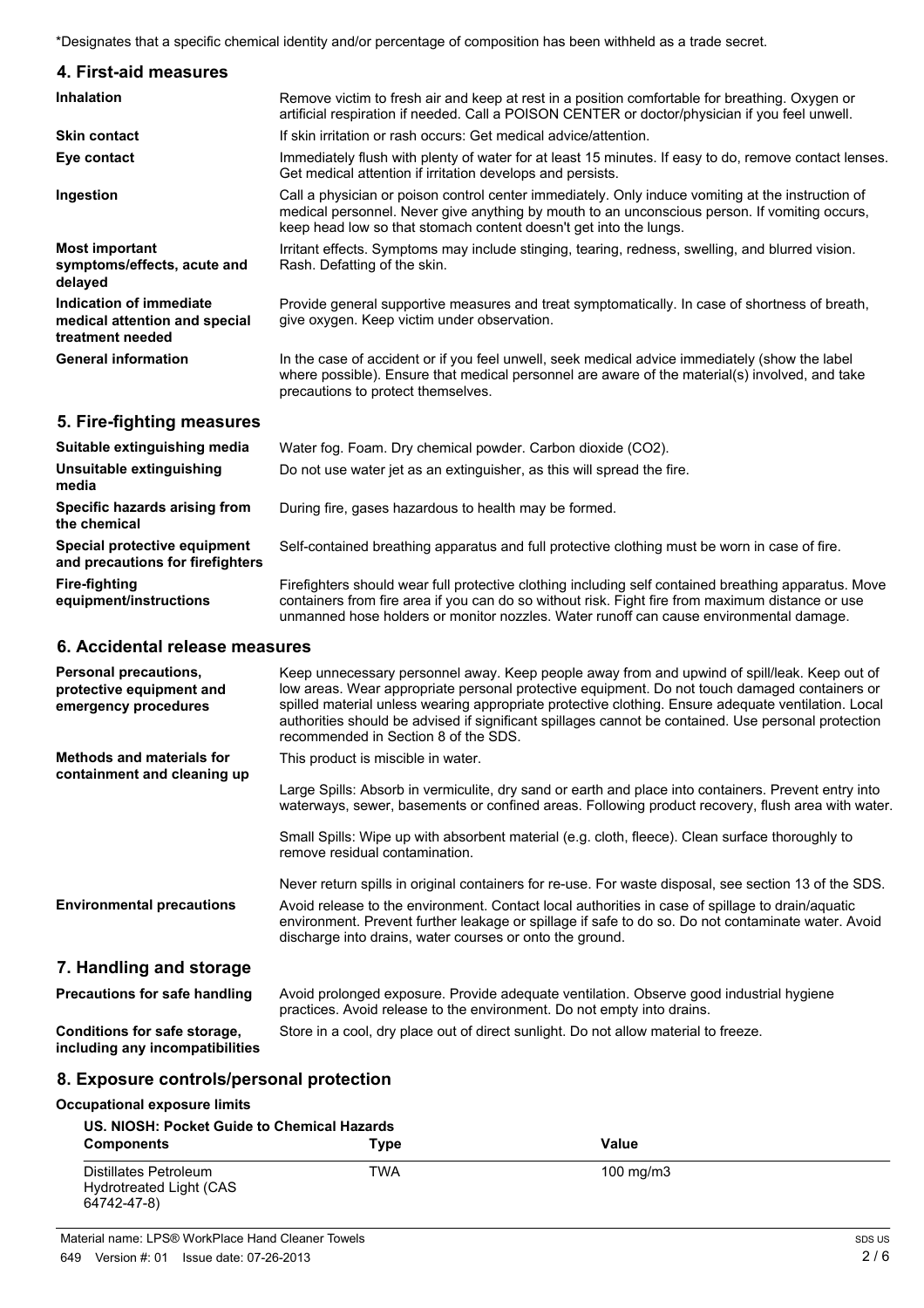| <b>Biological limit values</b>           | No biological exposure limits noted for the ingredient(s).                                                                                                                                                                                                                                                                                                                                             |
|------------------------------------------|--------------------------------------------------------------------------------------------------------------------------------------------------------------------------------------------------------------------------------------------------------------------------------------------------------------------------------------------------------------------------------------------------------|
| Appropriate engineering<br>controls      | Good general ventilation (typically 10 air changes per hour) should be used. Ventilation rates<br>should be matched to conditions. If applicable, use process enclosures, local exhaust ventilation,<br>or other engineering controls to maintain airborne levels below recommended exposure limits. If<br>exposure limits have not been established, maintain airborne levels to an acceptable level. |
|                                          | Individual protection measures, such as personal protective equipment                                                                                                                                                                                                                                                                                                                                  |
| Eye/face protection                      | Do not get in eyes. Eye wash fountain is recommended.                                                                                                                                                                                                                                                                                                                                                  |
| <b>Skin protection</b>                   |                                                                                                                                                                                                                                                                                                                                                                                                        |
| <b>Hand protection</b>                   | Not applicable.                                                                                                                                                                                                                                                                                                                                                                                        |
| <b>Other</b>                             | Not available.                                                                                                                                                                                                                                                                                                                                                                                         |
| <b>Respiratory protection</b>            | No personal respiratory protective equipment normally required. Avoid breathing<br>dust/fume/gas/mist/vapors/spray.                                                                                                                                                                                                                                                                                    |
| <b>Thermal hazards</b>                   | None known.                                                                                                                                                                                                                                                                                                                                                                                            |
| <b>General hygiene</b><br>considerations | Always observe good personal hygiene measures, such as washing after handling the material<br>and before eating, drinking, and/or smoking. Routinely wash work clothing and protective<br>equipment to remove contaminants.                                                                                                                                                                            |

## **9. Physical and chemical properties**

| Appearance                                        | Liquid.                                                     |
|---------------------------------------------------|-------------------------------------------------------------|
| <b>Physical state</b>                             | Liquid.                                                     |
| <b>Form</b>                                       | Liquid. Liquid saturated on wipe.                           |
| Color                                             | <b>Colorless</b>                                            |
| Odor                                              | Orange                                                      |
| <b>Odor threshold</b>                             | Not available.                                              |
| pH                                                | $6.6 - 7.6$                                                 |
| Melting point/freezing point                      | Not available.                                              |
| Initial boiling point and boiling<br>range        | $>$ 212 °F ( $>$ 100 °C)                                    |
| <b>Flash point</b>                                | None                                                        |
| <b>Evaporation rate</b>                           | Not available.                                              |
| Flammability (solid, gas)                         | Not available.                                              |
| Upper/lower flammability or explosive limits      |                                                             |
| <b>Flammability limit - lower</b><br>(%)          | Not available.                                              |
| <b>Flammability limit - upper</b><br>(%)          | Not available.                                              |
| Explosive limit - lower (%)                       | Not available.                                              |
| Explosive limit - upper (%)                       | Not available.                                              |
| Vapor pressure                                    | Not available.                                              |
| Vapor density                                     | >1                                                          |
| <b>Relative density</b>                           | Not available.                                              |
| Solubility(ies)                                   | Miscible                                                    |
| <b>Partition coefficient</b><br>(n-octanol/water) | Not available.                                              |
| <b>Auto-ignition temperature</b>                  | Not available.                                              |
| <b>Decomposition temperature</b>                  | Not available.                                              |
| <b>Viscosity</b>                                  | Not available.                                              |
| <b>Other information</b>                          |                                                             |
| <b>Specific gravity</b>                           | 1                                                           |
| VOC (Weight %)                                    | 0 % per U.S. State and Federal Consumer Product Regulations |
| 10. Stability and reactivity                      |                                                             |

## **10. Stability and reactivity**

| <b>Reactivity</b>         | Strong oxidizing agents. Strong acids.      |
|---------------------------|---------------------------------------------|
| <b>Chemical stability</b> | Material is stable under normal conditions. |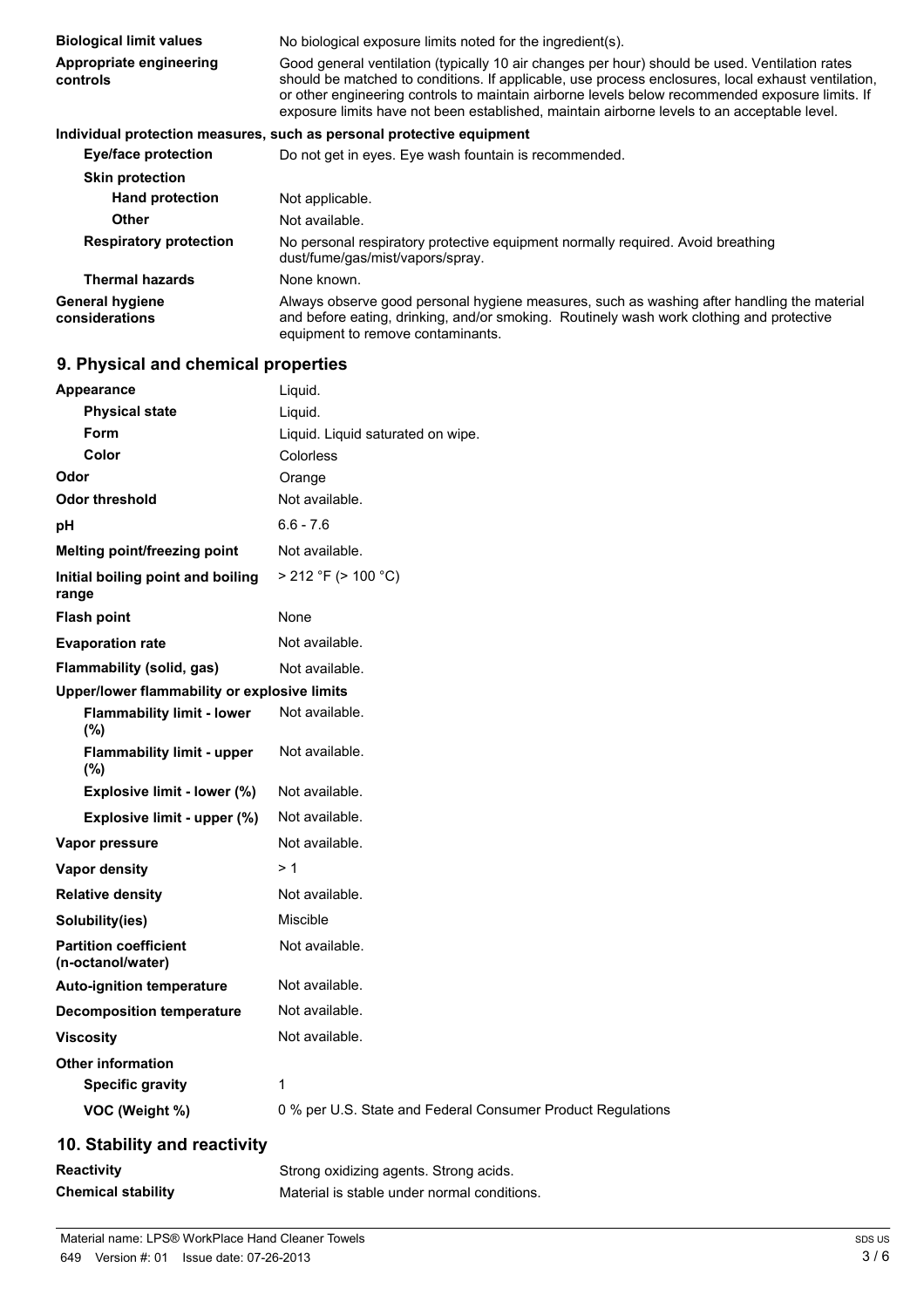| <b>Possibility of hazardous</b><br>reactions                                       | Hazardous polymerization does not occur.                                                                            |
|------------------------------------------------------------------------------------|---------------------------------------------------------------------------------------------------------------------|
| <b>Conditions to avoid</b>                                                         | Excessive heat. Contact with incompatible materials.                                                                |
| <b>Incompatible materials</b>                                                      | Strong oxidizing agents. Strong acids.                                                                              |
| <b>Hazardous decomposition</b><br>products                                         | Carbon oxides. Sulfur dioxide. Hydrogen sulfide. Soot.                                                              |
| 11. Toxicological information                                                      |                                                                                                                     |
| Information on likely routes of exposure                                           |                                                                                                                     |
| Ingestion                                                                          | Based on available data, the classification criteria are not met.                                                   |
| <b>Inhalation</b>                                                                  | Based on available data, the classification criteria are not met.                                                   |
| <b>Skin contact</b>                                                                | Frequent or prolonged contact may defat and dry the skin, leading to discomfort and dermatitis.                     |
| Eye contact                                                                        | May be irritating to eyes.                                                                                          |
| Symptoms related to the<br>physical, chemical and<br>toxicological characteristics | Irritant effects. Symptoms may include stinging, tearing, redness, swelling, and blurred vision.                    |
| Information on toxicological effects                                               |                                                                                                                     |
| <b>Acute toxicity</b>                                                              | Based on available data, the classification criteria are not met.                                                   |
| <b>Skin corrosion/irritation</b>                                                   | Based on available data, the classification criteria are not met.                                                   |
| Serious eye damage/eye<br><b>irritation</b>                                        | Based on available data, the classification criteria are not met.                                                   |
| <b>Respiratory sensitization</b>                                                   | Based on available data, the classification criteria are not met.                                                   |
| <b>Skin sensitization</b>                                                          | Based on available data, the classification criteria are not met.                                                   |
| <b>Germ cell mutagenicity</b>                                                      | No data available to indicate product or any components present at greater than 0.1% are<br>mutagenic or genotoxic. |
| Carcinogenicity                                                                    | Based on available data, the classification criteria are not met.                                                   |
| <b>Reproductive toxicity</b>                                                       | Based on available data, the classification criteria are not met.                                                   |
| Specific target organ toxicity -<br>single exposure                                | Based on available data, the classification criteria are not met.                                                   |
| Specific target organ toxicity -<br>repeated exposure                              | Based on available data, the classification criteria are not met.                                                   |
| <b>Aspiration hazard</b>                                                           | Based on available data, the classification criteria are not met.                                                   |
| <b>Chronic effects</b>                                                             | Prolonged or repeated contact may cause drying, cracking, or irritation.                                            |
| <b>Further information</b>                                                         | This product has no known adverse effect on human health.                                                           |
| 12. Ecological information                                                         |                                                                                                                     |

| <b>Ecotoxicity</b>               | Harmful to aquatic life with long lasting effects.                                                                                                                                         |
|----------------------------------|--------------------------------------------------------------------------------------------------------------------------------------------------------------------------------------------|
| Persistence and degradability    | Expected to biodegrade.                                                                                                                                                                    |
| <b>Bioaccumulative potential</b> | No data available for this product.                                                                                                                                                        |
| Mobility in soil                 | Not available.                                                                                                                                                                             |
| Other adverse effects            | No other adverse environmental effects (e.g. ozone depletion, photochemical ozone creation<br>potential, endocrine disruption, global warming potential) are expected from this component. |

## **13. Disposal considerations**

| <b>Disposal instructions</b>             | Collect and reclaim or dispose in sealed containers at licensed waste disposal site. Do not allow<br>this material to drain into sewers/water supplies. Do not contaminate ponds, waterways or ditches<br>with chemical or used container. Dispose of contents/container in accordance with<br>local/regional/national/international regulations. |
|------------------------------------------|---------------------------------------------------------------------------------------------------------------------------------------------------------------------------------------------------------------------------------------------------------------------------------------------------------------------------------------------------|
| Hazardous waste code                     | The waste code should be assigned in discussion between the user, the producer and the waste<br>disposal company.                                                                                                                                                                                                                                 |
| Waste from residues / unused<br>products | Dispose of in accordance with local regulations. Empty containers or liners may retain some<br>product residues. This material and its container must be disposed of in a safe manner (see:<br>Disposal instructions).                                                                                                                            |
| <b>Contaminated packaging</b>            | Empty containers should be taken to an approved waste handling site for recycling or disposal.<br>Since emptied containers may retain product residue, follow label warnings even after container is<br>emptied.                                                                                                                                  |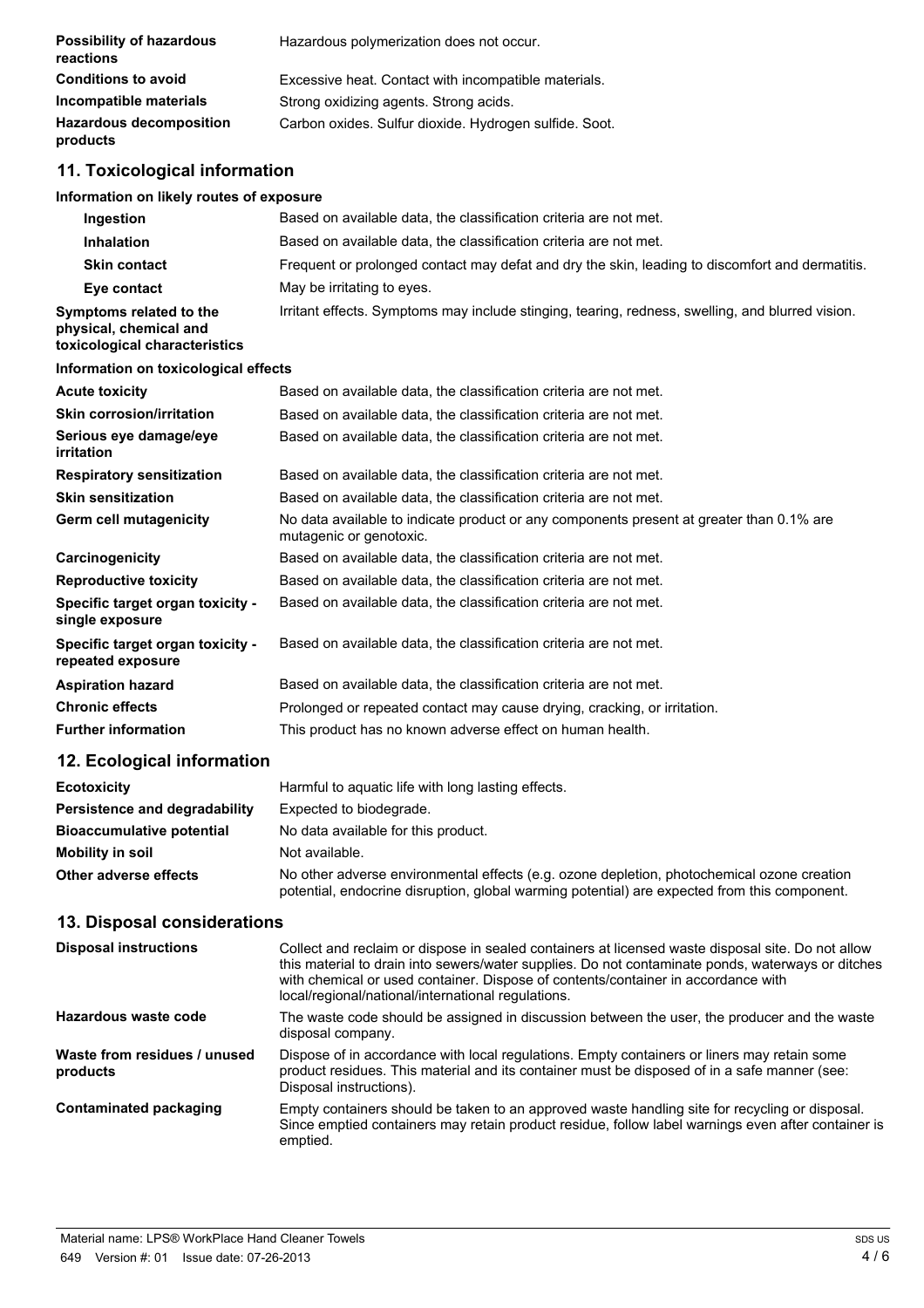## **14. Transport information**

#### **DOT**

Not regulated as a hazardous material by DOT.

#### **IATA**

Not regulated as a dangerous good.

#### **IMDG**

Not regulated as a dangerous good.

#### **Transport in bulk according to Annex II of MARPOL 73/78 and the IBC Code** This substance/mixture is not intended to be transported in bulk.

General information This material is not regulated by any mode of transportation.

## **15. Regulatory information**

**US federal regulations** This product is not known to be a "Hazardous Chemical" as defined by the OSHA Hazard Communication Standard, 29 CFR 1910.1200.

## **TSCA Section 12(b) Export Notification (40 CFR 707, Subpt. D)**

Not regulated. **CERCLA Hazardous Substance List (40 CFR 302.4)**

Not listed. **US. OSHA Specifically Regulated Substances (29 CFR 1910.1001-1050)**

Not listed.

**SARA 304 Emergency release notification**

Not regulated.

**Hazard categories** 

#### **Superfund Amendments and Reauthorization Act of 1986 (SARA)**

| Immediate Hazard - No  |
|------------------------|
| Delayed Hazard - No    |
| Fire Hazard - No       |
| Pressure Hazard - No   |
| Reactivity Hazard - No |
| N٥                     |

| <b>SARA 302 Extremely</b><br>hazardous substance | No |
|--------------------------------------------------|----|
| SARA 311/312 Hazardous<br>chemical               | N٥ |

#### **Other federal regulations**

**Clean Air Act (CAA) Section 112 Hazardous Air Pollutants (HAPs) List**

Not regulated.

**Clean Air Act (CAA) Section 112(r) Accidental Release Prevention (40 CFR 68.130)**

#### Not regulated.

**Safe Drinking Water Act** Not regulated.

#### **(SDWA)**

**Drug Enforcement Administration (DEA). List 2, Essential Chemicals (21 CFR 1310.02(b) and 1310.04(f)(2) and Chemical Code Number**

Not listed.

Not regulated.

#### **Administration (FDA) US state regulations**

**Food and Drug**

**US. Massachusetts RTK - Substance List**

Not regulated.

- **US. New Jersey Worker and Community Right-to-Know Act** Not regulated.
- **US. Pennsylvania RTK Hazardous Substances**
- Not regulated.
- **US. Rhode Island RTK**

Not regulated.

### **US. California Proposition 65**

California Safe Drinking Water and Toxic Enforcement Act of 1986 (Proposition 65): This material is not known to contain any chemicals currently listed as carcinogens or reproductive toxins.